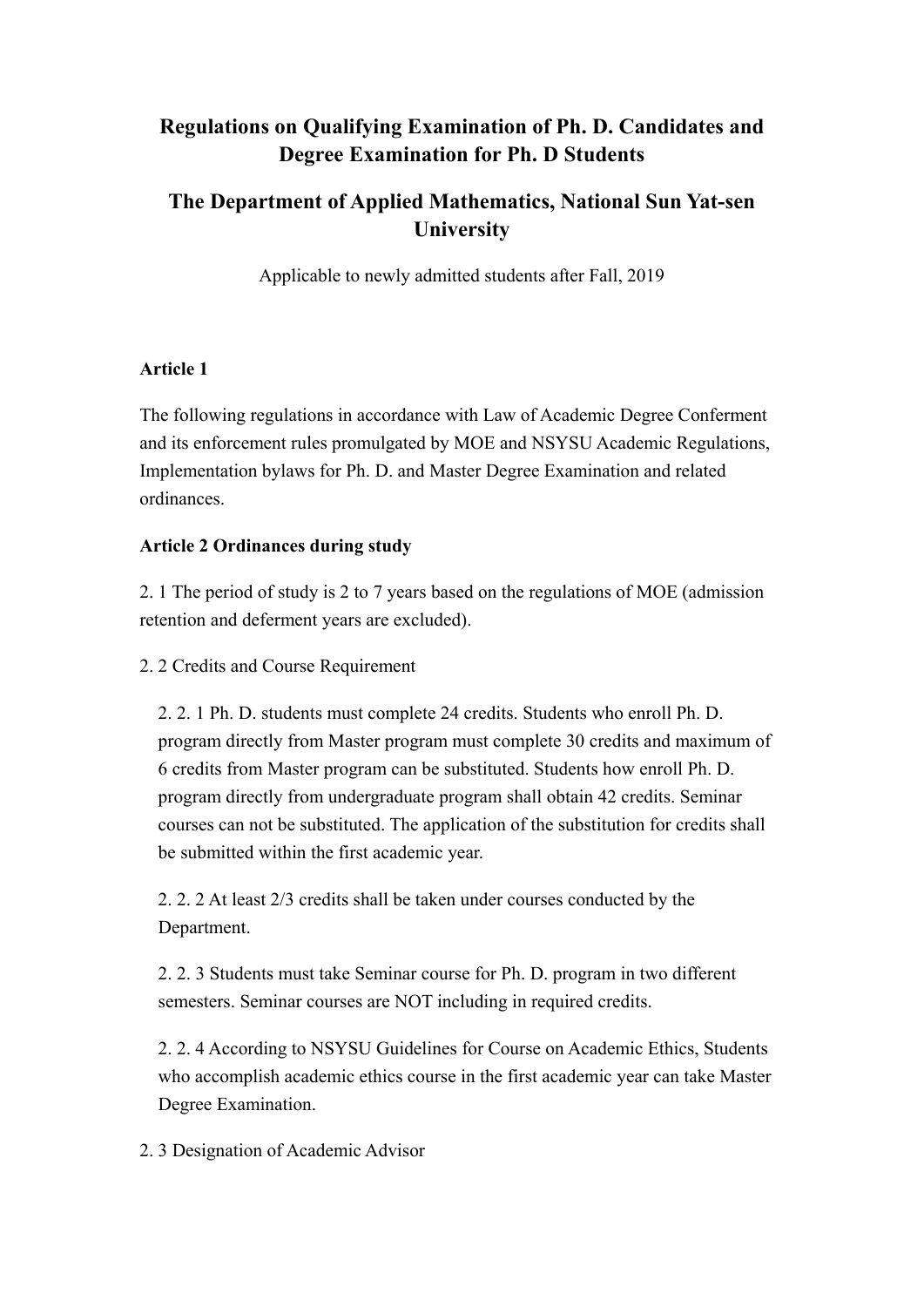2. 3. 1 Students shall submit the application of the designation of academic advisor to the Department within 6 months after passing Qualifying Examination of Ph. D. Candidates. The premise is in accordance with NSYSU Guidelines for Selection of Advisors.

2. 3. 2 The consent from the Committee is necessary when academic advisors are not full-time instructors of the Department.

2. 3. 3 Students can request change of advisor after getting approval from original advisors.

2. 4 Other ordinance

Confirmed and consented by the advisor, students can invite other faculty from other departments or research centers as co-advisor if needed. The application shall be submitted to the Department and approved by the Committee.

#### **Article 3 Qualifying Examination of Ph. D. Candidates**

3. 1 Students who designate an academic advisor and fulfill the course requirement in Article 2. 2 can attend Qualifying Examination.

3. 2 Qualifying Examination of Ph. D. Candidates will be a written test and will be taken in February and September each year. Each student must pass all required subjects listed below before the end of the  $7<sup>th</sup>$  semester. Students can re-take each subject only once. Students who cannot pass qualifying exams will be suspended. However, certain conditions for each student could be considered by the Committee.

Required Subjects:

Group A: (Choose any two out of 5 subjects below)

(1) Statistics  $\cdot$  (2) Probability  $\cdot$  (3) Statistical Methods  $\cdot$  (4) Financial Econometrics、(5) Statistical and Machine Learning Methods

Group B: (Choose two out of 3 subjects listed below and at least one from the first two subjects)

> (1) Numerical Differential Equations、(2) Numerical Linear Algebra、(3) Matrix Analysis

Group C: (Choose any two out of 6 subjects below)

(1) Real Analysis、(2) Functional Analysis、(3) Mathematical Programming、

(4) Differential Equations (5) Discrete Mathematics (6) Algebra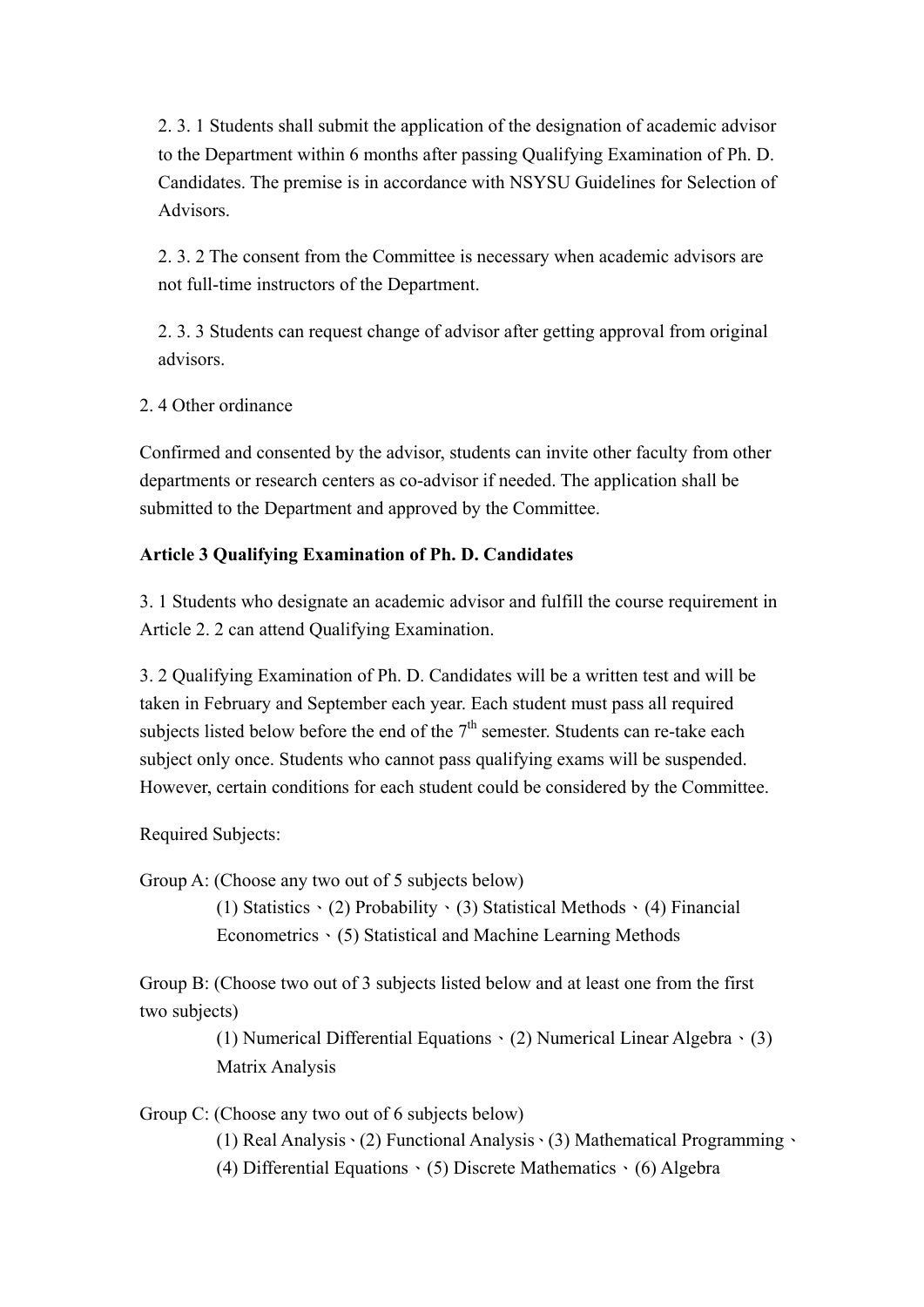Students can choose ONE subject at most from other groups upon approval from the academic advisor if needed.

### 3. 3 Application for Ph. D. Candidates

Students can submit Certification of Passing the Qualifying Examination of Ph. D. Candidates to the Department after fulfilling criteria of course requirement, qualifying examination and English proficiency of Ph. D students.

### **Article 4 Ph. D. Degree Examination**

4. 1 Dissertation Publishing:

Ph. D. students must present their research result in either international conferences or domestic conferences and have at least one academic article published (or accepted) by journals with academic evaluation system under the name of NSYSU.

#### 4. 2 Ph. D Degree Examination

4. 2. 1 Confirmed by advisor, students can attend Ph. D. Degree Exam after passing the Qualifying Examination for Ph. D. Candidates and fulfill criteria in Article 4. 1.

4. 2. 2 The Committee members of Ph. D Degree Examination shall be designated in accordance with NSYSU Implementation bylaws for Ph.D. and Master Degree Examination and consented by Department president and Principal of NSYSU.

4. 2. 3 Within their period of study, students can re-retake the degree exam once. However, Students who fail the retake exam will be suspended based on NSYSU regulations.

#### **Article 5 Graduation**

With the fulfillment of premise regulations, students can submit application of graduation.

**Article 6 The bylaw will be implemented after approval of the meeting of the Department of Applied Mathematics, College of Science and singed by the Principal. The same for modification.** 

*In case of discrepancy between the Chinese version of terms & rules and its English translation, the Chinese version shall prevail.*